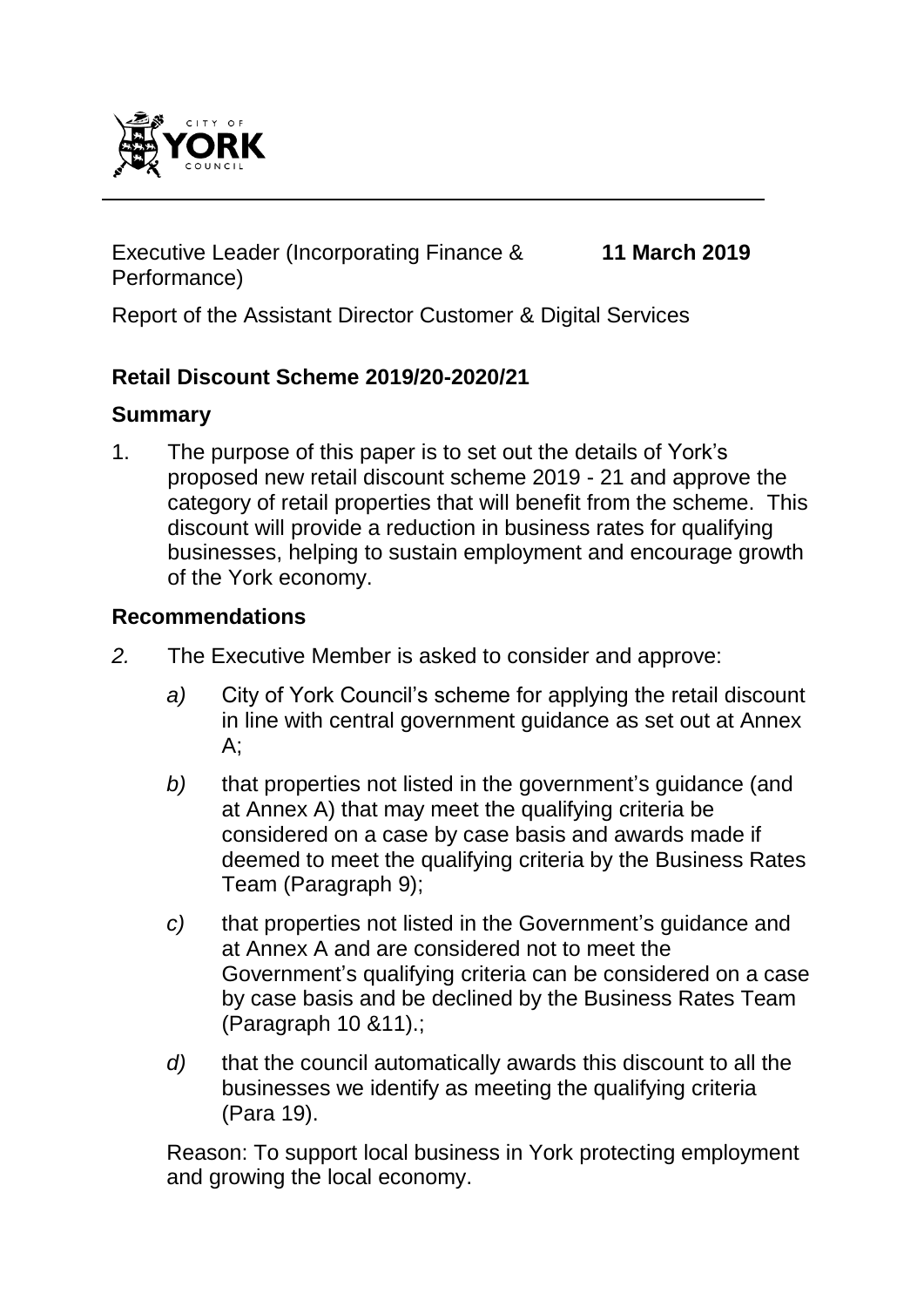# **Background**

- 3. The Government announced in the Budget on 29 October 2018 that it will provide a business rates scheme (Retail Discount) for occupied retail properties with a rateable value of less than £51,000 in each of the years 2019-20 and 2020-21. The value of discount should be one third of the bill, and must be applied after mandatory reliefs and other discretionary reliefs funded by section 31 grants (Local Government Act – Power to pay grant) have been applied. Where we apply a locally funded relief, for instance a hardship fund, under section 47 this is must be applied after the Retail Discount.
- 4. The purpose of this new discount is to support the 'high street' which has been affected by changes in consumer spending preferences such as online shopping. The relief is temporary for two years from April 2019.
- 5. There is no cost to the council in providing this discount which will be fully reimbursed by Central Government through the rates retention system.

# **Retail Discount**

- 6. To qualify for the discount the hereditament (business) should be wholly or mainly being used as a shop, restaurant, cafe or drinking establishment.
- 7. The categories of business who Central Government consider can benefit from the discount under the scheme are as follows:

#### **Hereditaments that are being used for the sale of goods to visiting members of the public:**

- Shops (such as: florist, bakers, butchers, grocers, greengrocers, jewellers, stationers, off licence, chemists, newsagents, hardware stores, supermarkets, etc)
- Charity shops
- Opticians
- Post offices
- Furnishing shops/ display rooms (such as: carpet shops, double glazing, garage doors)
- Car/ caravan show rooms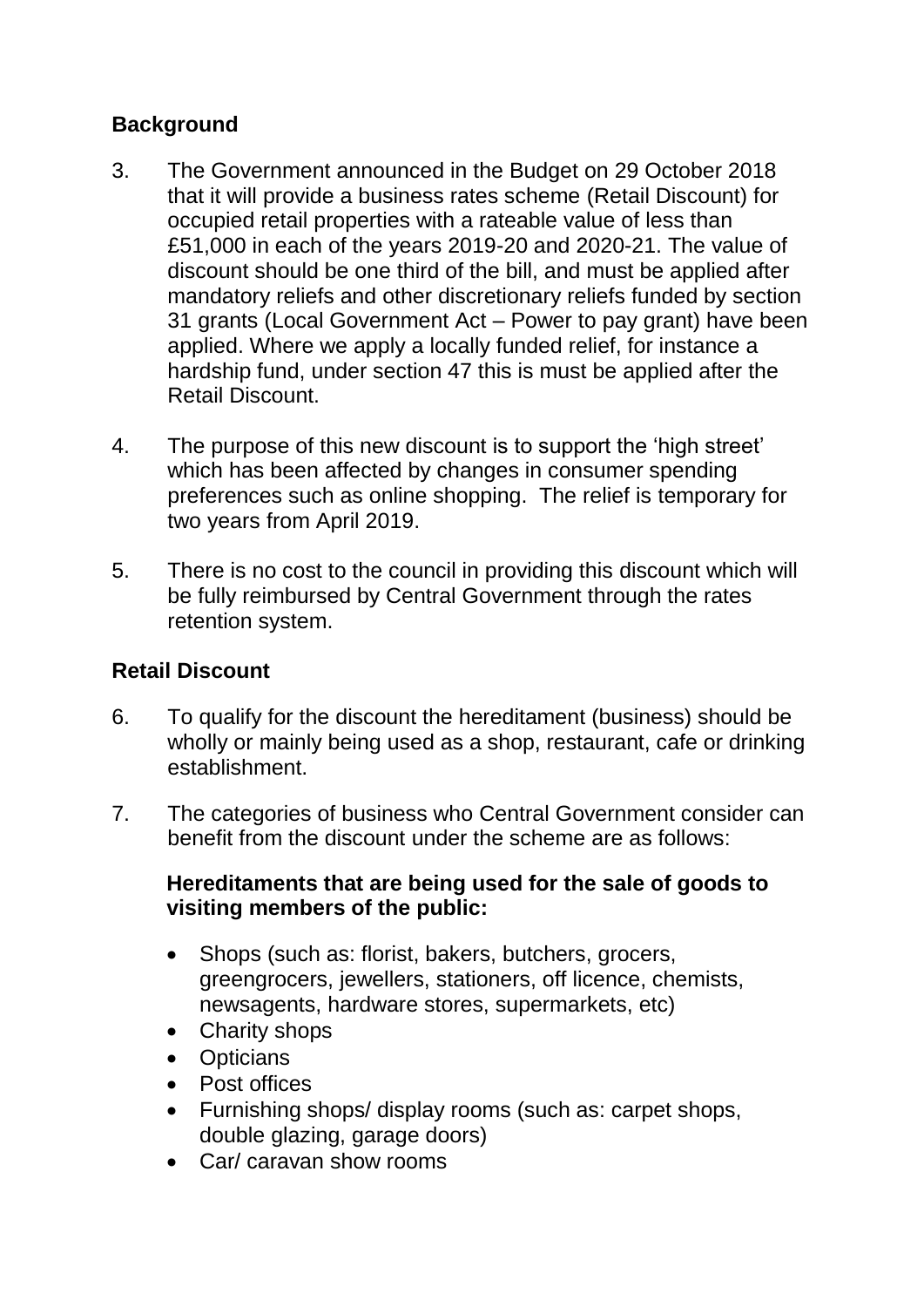- Second hard car lots
- Markets
- Petrol stations
- Garden centres
- Art galleries (where art is for sale/hire)

#### **ii. Hereditaments that are being used for the provision of the following services to visiting members of the public:**

- Hair and beauty services (such as: hair dressers, nail bars, beauty salons, tanning shops, etc)
- Shoe repairs/ key cutting
- Travel agents
- Ticket offices e.g. for theatre
- Dry cleaners
- Launderettes
- PC/ TV/ domestic appliance repair
- Funeral directors
- Photo processing
- Tool hire
- Car hire

**iii. Hereditaments that are being used for the sale of food and/ or drink to visiting members of the public:** 

- Restaurants
- Takeaways
- Sandwich shops
- Coffee shops
- Pubs
- Bars
- 8. To qualify for the relief the hereditament should be wholly or mainly being used as a shop, restaurant, cafe or drinking establishment. In a similar way to other discounts this is a test on use rather than occupation. Therefore, hereditaments which are occupied but not wholly or mainly used for the qualifying purpose will not qualify for the discount.
- 9. The list set out above is not intended to be exhaustive as it would be impossible to list the many and varied retail uses that exist. There will also be mixed uses. However, it is intended to be a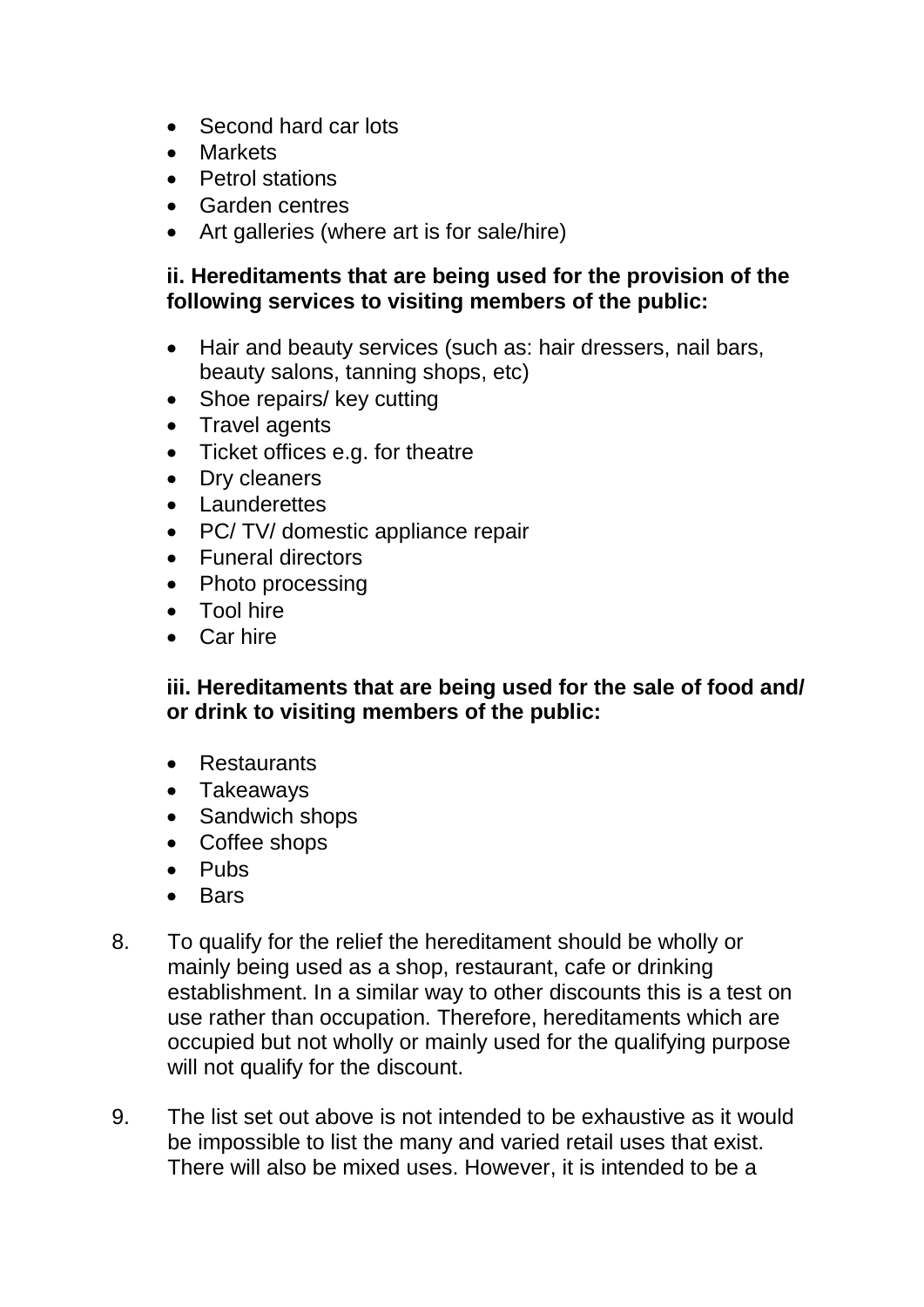guide as to the types of uses that Government considers for this purpose to be retail. The council has the discretion to determine whether particular properties not listed are broadly similar in nature to those above and, if so, to consider them eligible for the discount. This report recommends that the Business Rates team makes this decision on a case by case basis. Conversely, properties that are not broadly similar in nature to those listed above should not be eligible for the relief.

10. The list below sets out the types of uses that the Government **does not consider to be retail use** for the purpose of this relief. The council has the discretion to determine whether particular properties are broadly similar in nature to those below and, if so, to consider them not eligible for the relief under the local scheme.

#### **i. Hereditaments that are being used for the provision of the following services to visiting members of the public:**

- Financial services (e.g. banks, building societies, cash points, bureaux de change, payday lenders, betting shops, pawn brokers)
- Other services (e.g. estate agents, letting agents, employment agencies)
- Medical services (e.g. vets, dentists, doctors, osteopaths, chiropractors)
- Professional services (e.g. solicitors, accountants, insurance agents/ financial advisers, tutors)
- Post office sorting offices

## **ii. Hereditaments that are not reasonably accessible to visiting members of the public**

11. Generally speaking, the government also does not consider other assembly or leisure uses beyond those listed at paragraph 7 to be retail uses for the purpose of the discount. For example, cinemas, theatres and museums are outside the scope of the scheme, as are nightclubs and music venues which are not similar in nature to the hereditaments described at paragraph 7 (iii) above. Hereditaments used for sport or physical recreation (e.g. gyms) are also outside the scope of the discount. Where there is doubt, City of York council will exercise their discretion with reference to the above and knowledge of their local tax base.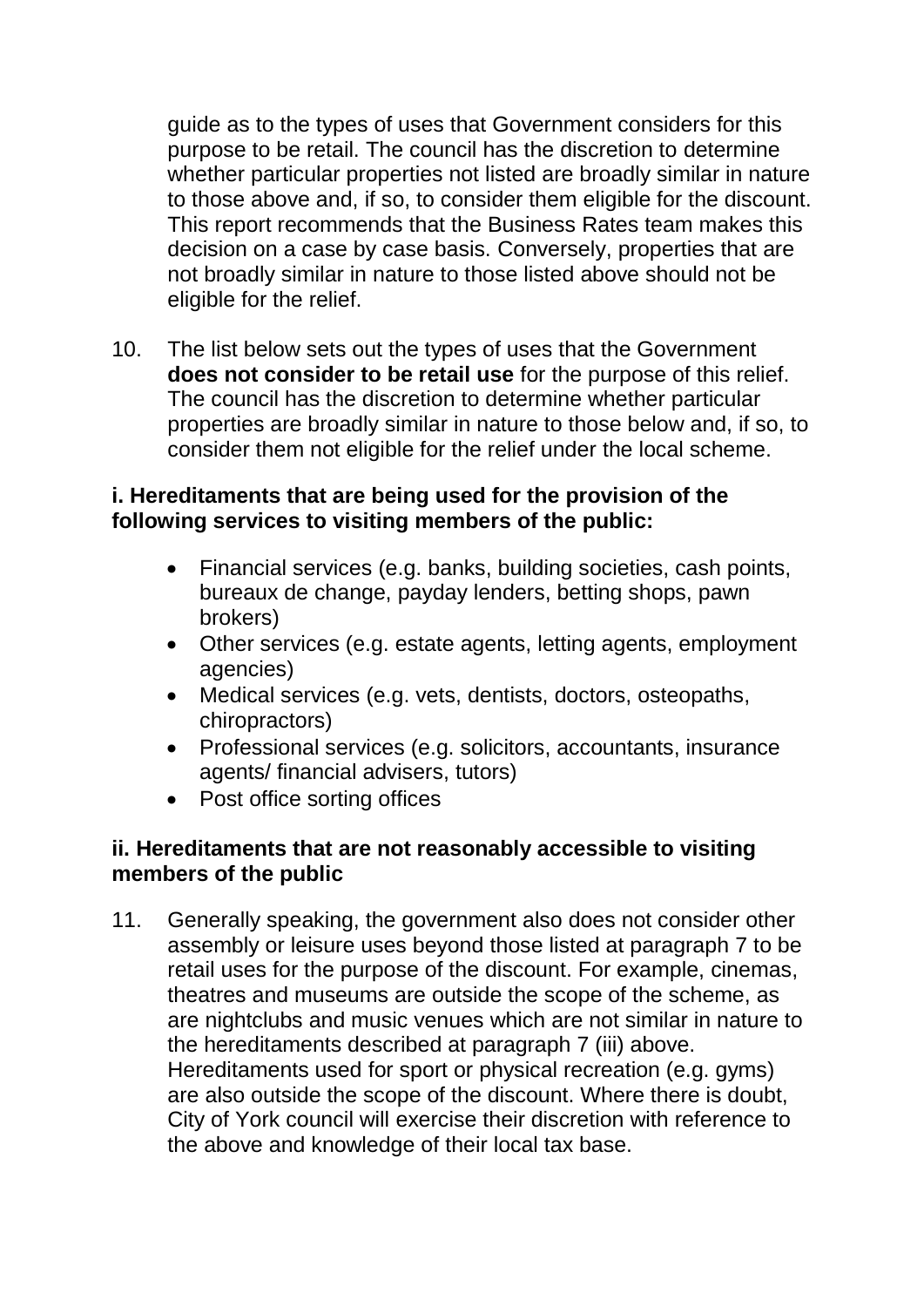# **Level of award**

- 12. The total amount of government-funded relief available for each property for 2019-20 and 2020/21 under this scheme is one third of the bill, after mandatory reliefs and other discretionary reliefs funded by section 31 grants have been applied, excluding those where we have used our discretionary relief powers introduced by the Localism Act which are not funded by section 31 grants.
- 13. Ratepayers that occupy more than one property will be entitled to relief for each of their eligible properties, subject to State Aid De Minimis limits.

# **State Aid**

- 14. The retail discount will be considered as state funding and as such is subject to European state aid rules. The De Minimis Regulations allow an undertaking to receive up to €200,000 of state aid in a three year period. It will be necessary for any business wishing to claim this relief to make an application to the council and complete a state aid declaration form.
- 15. There are as many as 1,500 hereditaments that could qualify for this relief. Depending on the numbers applying this will potentially create additional administrative pressure on the business rates team. It is hoped that this can be minimised through the implementation and application of efficient processes to manage applications. To put this pressure into context there are now 14 different Mandatory, Discretionary and Temporary rate reliefs to be administered by the council.

# **Options**

16. There are no options associated with this paper.

#### **Analysis**

17. The relief could benefit as many as 1,500 hereditaments across the city on the basis of their current rateable value. The numbers applying and qualifying are not likely to be as high as this as some remain unoccupied, some belong to national chains that for state aid reasons will not apply and some will not meet the qualifying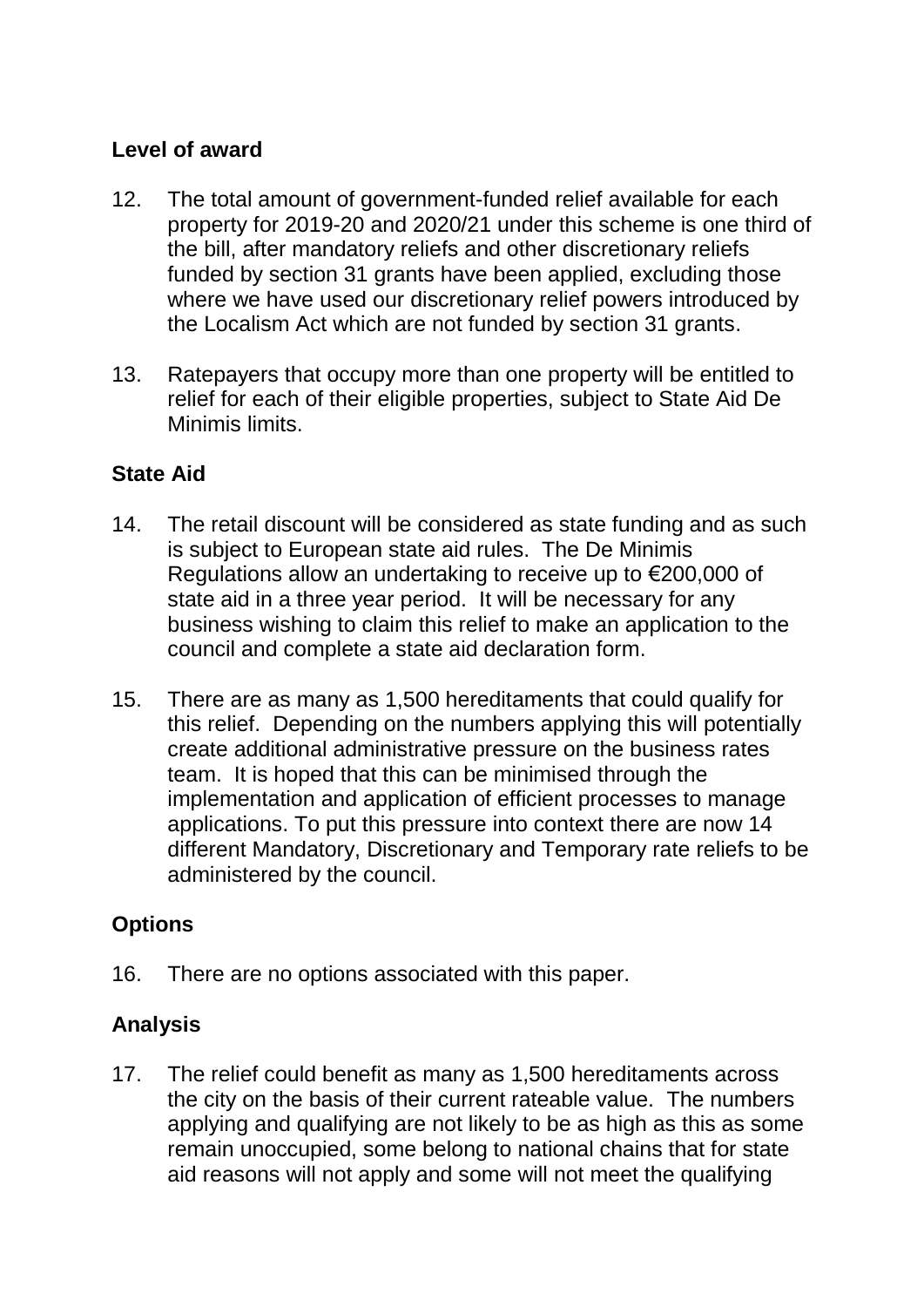criteria e.g. banks & building societies. In the case of unoccupied properties this relief may act as an incentive to new business. As the relief is been fully funded by Central Government and could bring in significant additional income to the York economy as well as incentivising new business, it is recommended that the policy is approved.

- 18. As businesses applying for retail relief will want to have a prompt response to their application the power to make individual awards should be delegated to the Business Rates Team.
- 19. As with the previous Retail Relief Scheme businesses often fail to apply so the council will automatically award the discount to all the properties that we can identify as meeting the criteria. It will be the responsibility of the business to complete and return state aid forms or risk the award been rescinded.

## **Council Plan 2015 - 19**

- 20. The award of the new retail discount will positively impact on the council's priorities (Council Plan 2015 – 19) specifically:
	- a) a prosperous city for all
	- b) a council that listens to residents

#### **Implications**

- 21. (a) **Financial**  As the Government will fully reimburse any awards made by the council there are no financial implications.
	- (b) **Human Resources (HR)**  There are no implications
	- (c) **Equalities**  There are no direct implications
	- (d) **Legal**  The award of retail rate relief has state aid implications.
	- (e) **Crime and Disorder**  There are no implications
	- (f) **Information Technology (IT)**  There are no implications
	- (g) **Property**  There are no implications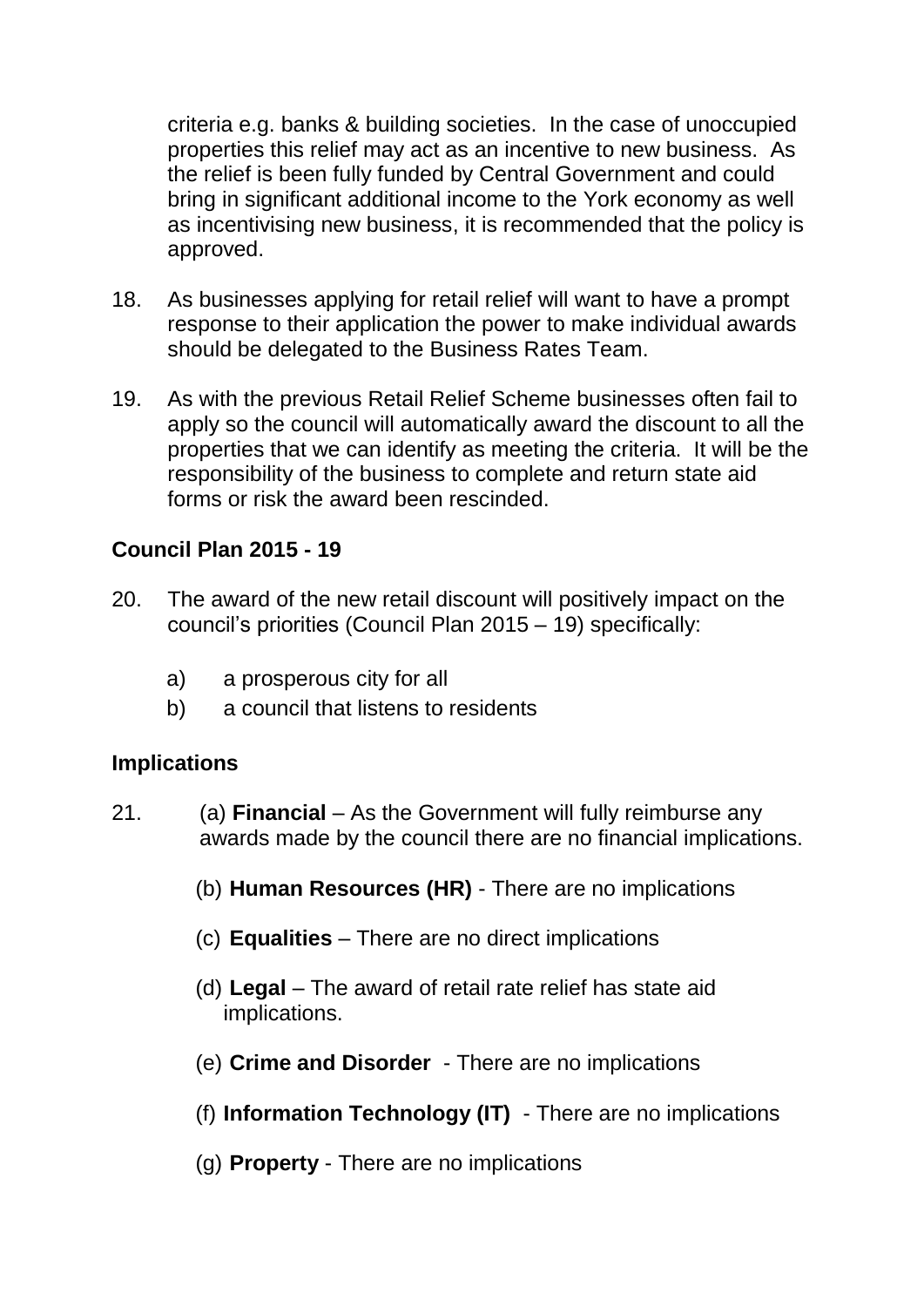# **Risk Management**

22. There are no high risks associated with retail discount. The only risks are in relation to managing the state aid implications and additional work pressures.

# **Contact details:**

| <b>Author:</b>                                                   | <b>Cabinet Member and Chief Officer</b><br>responsible for the report: |             |            |
|------------------------------------------------------------------|------------------------------------------------------------------------|-------------|------------|
| David Walker                                                     | <b>Cllr Ian Gillies</b>                                                |             |            |
| <b>Head of Financial</b>                                         | Executive Leader (Incorporating Finance &                              |             |            |
| <b>Procedures</b>                                                | Performance)                                                           |             |            |
| Phone No. 01904 552261                                           |                                                                        |             |            |
|                                                                  | <b>Pauline Stuchfield</b>                                              |             |            |
| David Wright                                                     | Assistant Director Customer & Digital                                  |             |            |
| Revenues Benefits and                                            | <b>Services</b>                                                        |             |            |
| <b>Subsidy Manager</b>                                           | Telephone: 01904 551706                                                |             |            |
| Phone No. 01904 552234                                           | <b>Report</b><br>$\sqrt{ }$                                            | <b>Date</b> | 28/02/2019 |
|                                                                  | <b>Approved</b>                                                        |             |            |
| <b>Specialist Implications Officer(s) None</b>                   |                                                                        |             |            |
| <b>Wards Affected: All</b>                                       |                                                                        |             |            |
| For further information please contact the authors of the report |                                                                        |             |            |